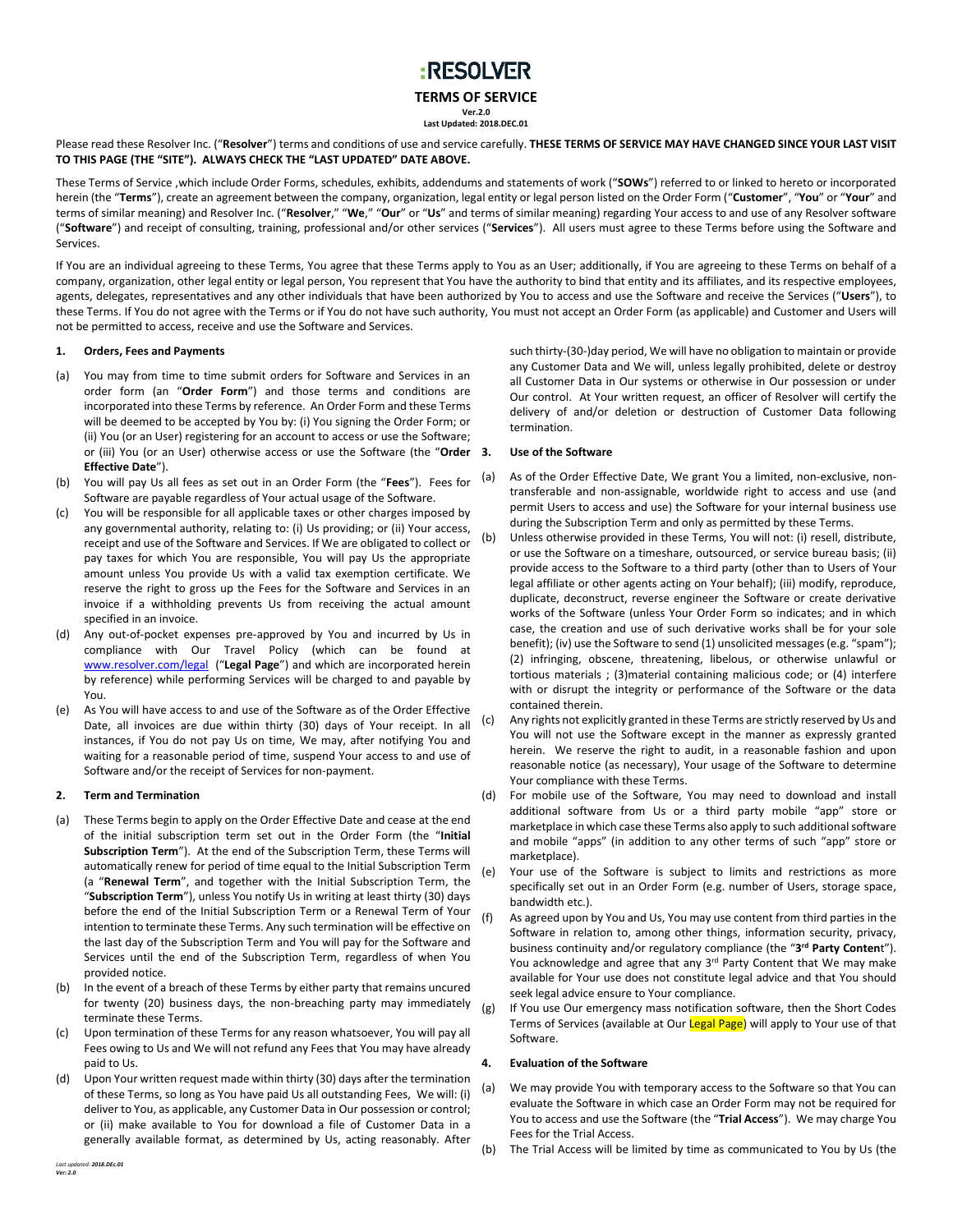"**Evaluation Period**"), unless terminated earlier in accordance with these Terms.

- (c) During the Evaluation Period, You may only access and use the Software for Your internal test and evaluation purpose. We may immediately suspend or terminate Your access and use of the Software for any reason whatsoever.
- (d) In exchange for the Trial Access, We may ask You to provide feedback to Us concerning the functionality and performance of the Software, including identifying potential errors and improvements ("**Feedback**"). You hereby assign to Us all right, title, and interest in and to the Feedback.
- (e) Notwithstanding any other provision of this Agreement, for the purposes of any Trial Access by You and during the Evaluation Period, THE SOFTWARE IS PROVIDED "AS IS" FOR LIMITED TEST AND EVALUATION PURPOSES ONLY.

## **5. Services**

- (a) We may provide You with Services as set out in an Order Form and a SOW (or a Change Order to a SOW). A SOW may be required for each project, and may specify, among other things, the purpose and scope of the project, the responsibilities of each party, assumptions, deliverable(s) (if any), applicable fees and payment terms, acceptance test procedures (if any) and any other specific requirements. In some instances, We may not commence providing Services to You unless a SOW has been agreed to by You and Us.
- (b) We may provide the Services remotely or at a location of Your choosing.
- (c) Either You or We may request additions, deletions or amendments to the Services in a SOW ("**Change**"). A Change will be requested in writing signed by an authorized representative of the party requesting the Change ("**Change Request**"). We will not have an obligation to perform, and You will not have an obligation to pay for, Services related to any Change unless You and We have agreed to the Change in writing. If You request a Change, We will evaluate the request and We will provide You with a written estimate of the cost, if any, of the requested Changes. Upon Your approval of the cost estimate and any additional terms and conditions related to such Changes, then You and We will enter into a change order document amending the applicable SOW (a "**Change Order**").
- (d) In the event of a conflict between or among the provisions of these Terms and the specific provisions set forth in a SOW, the provisions of such SOW shall take precedence to these Terms only if such provisions specifically reference the provisions of these Terms that are inconsistent.

#### **6. Our responsibilities**

- (a) We will, in compliance with applicable laws (including privacy and/or data protection laws):
	- i. use commercially reasonable efforts to provide You (and your Users) with access and use of the Software in accordance with Our Availability Guarantee (as described in Our Support Program);
	- ii. perform the Services in a professional and workmanlike manner in accordance with applicable professional standards;
	- iii. provide You with Software maintenance and support as set out in Our support and maintenance program ("**Support Program**", which can be found on the Legal Page);
	- iv. maintain a comprehensive information security program to ensure the confidentiality, integrity and availability of the Customer Data that you upload into the Software and protect such Customer Data from unauthorized use, access, modification, disclosure or destruction, in accordance with industry best practices and Our security policies ("**Security Policies**", as described at [www.resolver.com/trust](http://www.resolver.com/trust) ("**Trust Page**")); and
	- v. provide to You, at Your written request but no more than once every twelve (12) months during a Subscription Term, written reports regarding Our compliance with Our selected data security compliance programs (e.g. SOC II).
- (b) We will not be responsible for any compromise, loss, delay, alteration, or interception of Customer Data during the transmission of any data whatsoever across the Internet or mobile telecommunications networks.
- (c) If We provide You with 3<sup>rd</sup> Party Content, We will ensure that You have the proper rights to use such content.
- (d) We will keep Our responses to industry-standard data security questions (available at our Trust Page) up-to-date during the Subscription Term. You acknowledge and agree that, We will only assist You in completing any data security questionnaire after that You have reviewed Our responses on Our **Trust Page** and that any additional requests for Us to complete any such questionnaire will be subject to a Fee payable by You to Us.

# **7. Your responsibilities**

- (a) In exchange for Us providing You with access to and use of the Software and the Services, You will, in compliance with all applicable laws:
	- i. be responsible for Users' compliance with these Terms;
	- ii. maintain commercially reasonable and appropriate administrative, physical, and technical safeguards for protection of the security, confidentiality and integrity of Your Customer Data anytime it is not in the Software;
	- iii. comply with applicable privacy and/or data protection laws in relation to the collection, use and disclosure of any personally identifiable information or personal data ("**PII**") that may be included in the data You upload into the Software, including Customer Data;
	- iv. be responsible for the accuracy, quality, integrity and legality of any content (including content obtained from or owned by third parties) and Customer Data You use in connection with the Software and Services;
	- v. protect and securely manage account/user names, password(s), other login information and customer keys (if any) to prevent the unauthorized access to the Software and promptly notify Us in the event of an unauthorized access to the Software;
	- if applicable, install all updates to the Software in a timely fashion, as provided by Us;
	- vii. be responsible for procuring and maintaining the Internet and mobile telecommunications network connections that connect Your Users and network to the Software; and
	- viii. be responsible for procuring and maintaining the appropriate licences and/or rights for any 3<sup>rd</sup> Party Content that is not provided by Us and/or that You include with or use in connection with any Customer Data that You upload into the Software.

#### **8. Changes**

(a) We may update these Terms from time to time. If You do not agree with the changes You can cancel the Services, stop using the Software without further obligation, except for the payment of amount due for any outstanding Services and terminate these Terms. Any changes or modifications to these Terms will be effective immediately upon posting of the revisions on the Site, and Your continued use of the Services and Software after such time will constitute Your acceptance of such changes or modifications. Any such modifications will not materially increase Your risk of financial obligations. You should from time to time review the Terms to understand the terms and conditions that apply to Your use of the Services and Software. The Terms will always show the 'Last Updated' date at the top. If You have any questions about the Terms, please email Us at **legal[at]resolver.com**.

(b) Wemay, at Our discretion, enhance or modify the Software from time to time and We will provide You with reasonable notice of any material modifications: (i) at the email address You provide in your Order Form; (ii) by posting a notice to this Site; or (iii) by posting a notice in the Software. Notwithstanding the foregoing, We may at any time modify or discontinue features of the Software to comply with applicable laws and regulations. We will not be liable to You or to any third party for any modification or discontinuation of the Software as described above.

(c) We may use a third party vendor to host the Software, provide context aware guidance in the Software, provide feedback to Us in relation to Your use of the Software and to enforce these Terms. We may change certain elements of the hosting services or such third party vendor from time to time. In all cases, We will always be responsible for the performance of such third party vendor, in accordance with these Terms and in each case, any such changes will not materially change, alter or modify your access and use of the Software.

#### **9. Insurance**

(a) We carry commercial general liability insurance and errors and omissions insurance with the limits and for the coverages set out in the Certificate of Insurance (a copy of which can be found on the Legal Page).

#### <span id="page-1-0"></span>**10. Confidentiality Obligations**

(a) Each party may use Confidential Information only for the purposes of these Terms and, except as specifically provided for in this Section [10,](#page-1-0) will not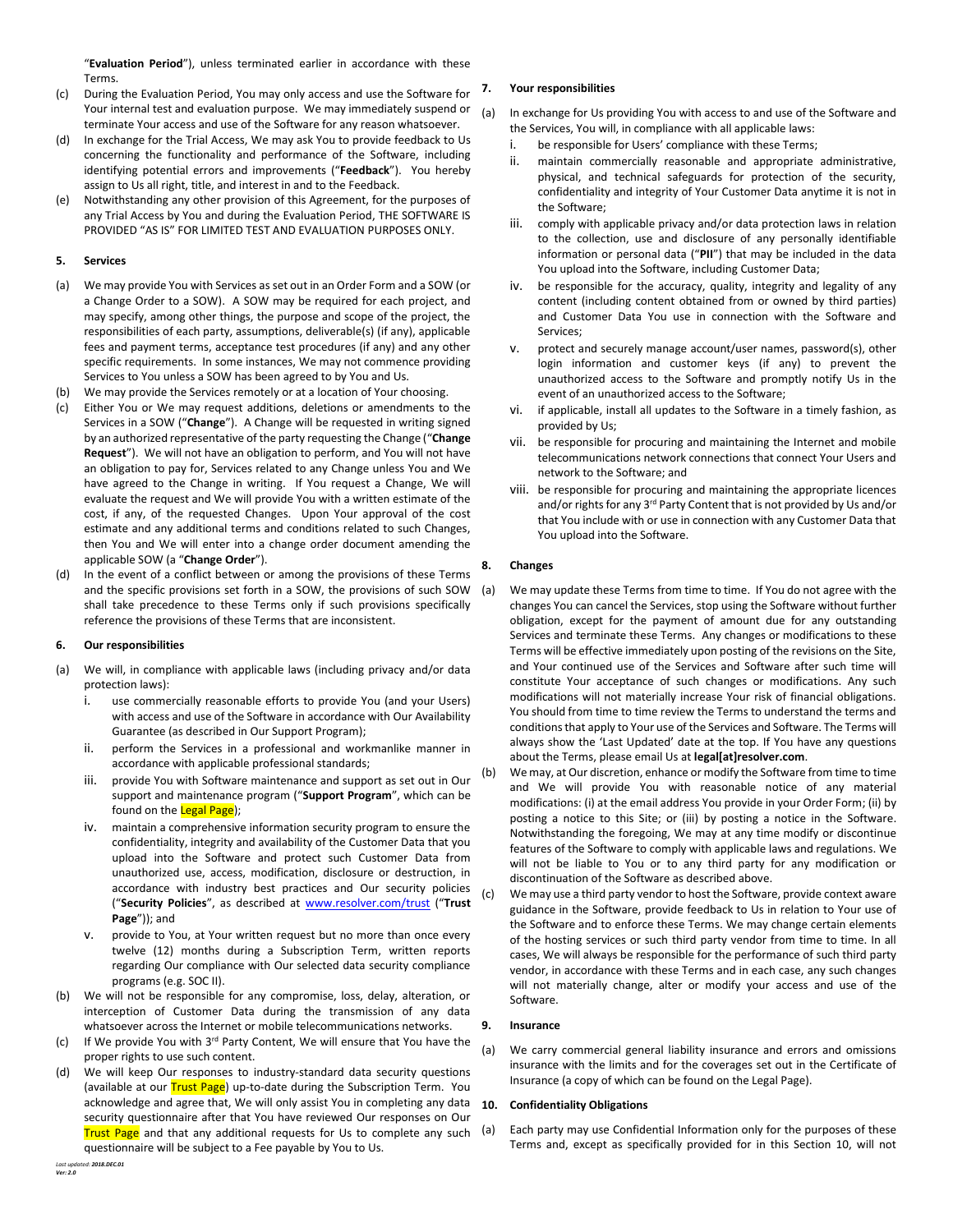disclose to any third party any Confidential Information, without the prior written consent of the other party. For the purposes of these Terms, "**Confidential Information**" means all technical, scientific, marketing, business, financial and commercial information or data whether communicated in writing or orally, which is provided by a party (the "**Disclosing Party**") to the other party (the "**Receiving Party**") as a consequence of these Terms. The Receiving Party will be liable to the Disclosing Party for any breaches of this Sectio[n 10](#page-1-0) by its employees, agents or third party service providers who obtain Confidential Information of the Disclosing Party from the Receiving Party. Confidential Information will not include information that: (i) was already known by or in the possession of the Receiving Party at the time of disclosure, other than through an obligation of confidentiality; (ii) was at the time of disclosure or thereafter became publicly available or known to the public or otherwise part of the public domain without breach of these Terms by the Receiving Party; (iii) was subsequently disclosed to the Receiving Party by a third person who had the right to make such disclosure; and (iv) is developed by the Receiving Party independently of any Confidential Information or other information received from the Disclosing Party.

- (b) The foregoing obligations of non-disclosure and restricted use will not apply to any Confidential Information that is required to be disclosed by law or court order, provided that notice is promptly delivered to the Disclosing Party in order to provide an opportunity to seek a protective order or other similar order with respect to the Confidential Information and thereafter the Receiving Party discloses only the minimum information required to be 13. disclosed in order to comply with such law or court order, whether or not a protective order or other similar order is obtained by the Disclosing Party.
- (c) The agreements and covenants set forth in this Sectio[n 10](#page-1-0) will be construed as being an agreement independent of any other provisions in these Terms. The existence of any claim or cause of action of either party against the other party, whether predicated on these Terms or otherwise, will not constitute a defence to the enforcement by such other party of any of the covenants and agreements of this Section [10.](#page-1-0) Each of the parties acknowledges that its failure to comply with the provisions of this Sectio[n 10](#page-1-0) will cause irreparable harm to the other party which cannot be adequately compensated for in damages, and accordingly acknowledges that the other party will be entitled, in addition to any other remedies available to it, to interlocutory and permanent injunctive relief to restrain any anticipated, present or continuing breach of this Sectio[n 10.](#page-1-0)

# **11. Privacy and Data Protection**

- (a) We will not access your Customer Data, except: (i) where instructed or permitted by You; or (ii) as required by law or to exercise or protect Our legal rights.
- (b) You acknowledge and agree that: (i) the security measures We have implemented in relation to the Customer Data may limit Us from having knowledge (actual or implied) of, use of, or access to any PII that may or may not be contained in the Customer Data; and (ii) it may not be possible for Us to fulfill any of Your specific requirements (including legal requirements) in relation to PII and Customer Data (or We may not be able to do so without incurring costs and expenses for which We will invoice You).
- (c) We will collect, use and process Customer Data only in accordance with: (i) Your instructions; and (ii) Our Privacy Statement (which is incorporated into **14. Limitation of Liability** these Terms by reference and which can be found on Our Legal Page) and to the extent reasonably required to provide the Software and Services.
- (d) We will process your production Customer Data in an agreed upon region (e.g. Canada, United States, Europe) as set out in an Order Form. We may transfer your production Customer Data within the agreed upon region. We will not transfer your production Customer Data outside of the agreed upon region without Your written consent.
- (e) You agree that We may contact You via e-mail or otherwise with information relevant to Your use of the Services and Your payment obligations.
- (f) We shall provide commercially reasonable assistance, and insofar as possible, to enable You to respond to any inquiry, communication or request from a subject of Customer Data seeking to exercise his or her rights under applicable data protection legislation. In the event of such inquiry is made directly to Us, We will inform You by providing details of such inquiry. For the avoidance of doubt, You are responsible for responding to such data requests for access, correction, restriction, objection, erasure or data portability of that individual's PII.
- *Last updated: 2018.DEC.01* (g) If You are established in the European Economic Area or Switzerland (collectively the "**EEA**") and/or to the extent that the Customer Data that We

process on Your behalf through Your use of the Software contains PII of data subjects located in the EEA, then Our *GDPR Addendum* (the terms of which are available at Our Legal Page) shall apply to Our processing of such Customer Data and such GDPR Addendum is incorporated into these Terms by reference.

#### **12. Customer Data**

- (a) We make no claim to your trade names, logos and other trademarks or service marks ("**Marks**") and Customer Data and We will not sell your Customer Data to third parties.
- (b) You are solely responsible for Your Customer Data. We are not liable to You, Your Users or Your customers for any loss or damages arising from any Customer Data. "**Customer Data**" means all visual, written or audible communications, files, data documents, videos, recordings, or any other material displayed, posted, uploaded, stored, exchanged or transmitted on or through your use of the Software.
- (c) You grant Us a world-wide, royalty-free, sub-licensable licence to use, modify, reproduce and distribute the Customer Data, only as reasonably required to provide access to and use of the Software (e.g., We may encrypt your Customer Data which may involve use, reproduction and modification of your Customer Data). You warrant that You have sufficient, lawful non-infringing rights to the Customer Data and to grant the license contained in this Section.

## <span id="page-2-0"></span>**13. Warranty and Warranty Disclaimer**

- (a) Although We will make Our best effort to deliver functioning Software and an acceptable Service, We do not warrant that the Software, the Services or any content provided will be error free or satisfy all Your requirements. We will use commercially reasonable efforts to correct any error, in a timely fashion, that may be discovered by You or Us.
- (b) You acknowledge and agree that notwithstanding the Security Policies and Our methods and procedures to secure the Software, such methods and procedures may not prevent unauthorized electronic intruders to access the Software through the Internet or through other form of electronic communication. If such unauthorized electronic intruders are able to bypass Our security protocols, firewall and safeguards, such unauthorized electronic intruder may change, delete, access or otherwise corrupt Your Customer Data. Except for the maintenance of appropriate safeguards in compliance with the Security Policies, We shall not be liable to You, and hereby disclaim responsibility, with respect to any action, destructive or otherwise, by any unauthorized electronic intruder.
- EXCEPT AS EXPRESSLY STATED IN THIS SECTIO[N 13,](#page-2-0) TO THE EXTENT ALLOWED BY APPLICABLE LAW, WE (i) EXPRESSLY DISCLAIM ALL WARRANTIES AND CONDITIONS OF ANY KIND, EXPRESS OR IMPLIED, INCLUDING WITHOUT LIMITATION ANY WARRANTY, CONDITION OR OTHER IMPLIED TERM AS TO MERCHANTABILITY, FITNESS FOR A PARTICULAR PURPOSE OR NON-INFRINGEMENT AND (ii) MAKE NO WARRANTY OR REPRESENTATION REGARDING THE SERVICES, ANY INFORMATION, MATERIALS, GOODS OR SERVICES OBTAINED THROUGH THE SERVICES OR THE SITES, OR THAT THE SERVICES WILL MEET ANY OF YOUR REQUIREMENTS, OR BE UNINTERRUPTED, TIMELY, SECURE OR ERROR FREE.

<span id="page-2-1"></span>(a) Neither Party will be liable to the other in connection with any single event or series of related events for any punitive, exemplary, special, incidental, indirect or consequential loss or damage including, but not limited to, loss of profits, loss of revenue, failure to realize expected savings, loss of data or other commercial or economic loss of any kind even if either party has been advised of the possibility of these losses or damages, and regardless of the form of action, whether in contract or in tort, or based upon any other legal or equitable theory.

| CONNECTION WITH THESE TERMS WILL BE LIMITED AS FOLLOWS: |                                     |                                                                                                                         |
|---------------------------------------------------------|-------------------------------------|-------------------------------------------------------------------------------------------------------------------------|
|                                                         | ANNUAL FEES PAID BY YOU TO US       | <b>OUR LIMITATION OF LIABILITY</b>                                                                                      |
|                                                         | Less than USD\$75,000               | Total annual fees paid by You to Us<br>under these Terms for the 12-<br>month period immediately prior to<br>the claim. |
|                                                         | Between USD\$75,001 - USD\$150,000  | USD\$500,000                                                                                                            |
|                                                         | Between USD\$150,001 - USD\$250,000 | USD\$1,000,000                                                                                                          |
|                                                         | Greater than USD\$250,000           | USD\$2,000,000                                                                                                          |

<span id="page-2-2"></span>(b) OUR MAXIMUM AGGREGATE LIABILITY TO YOU RELATED TO OR IN

THIS FOREGOING LIMITATION OF LIABILITY IS IN THE AGGREGATE AND NOT